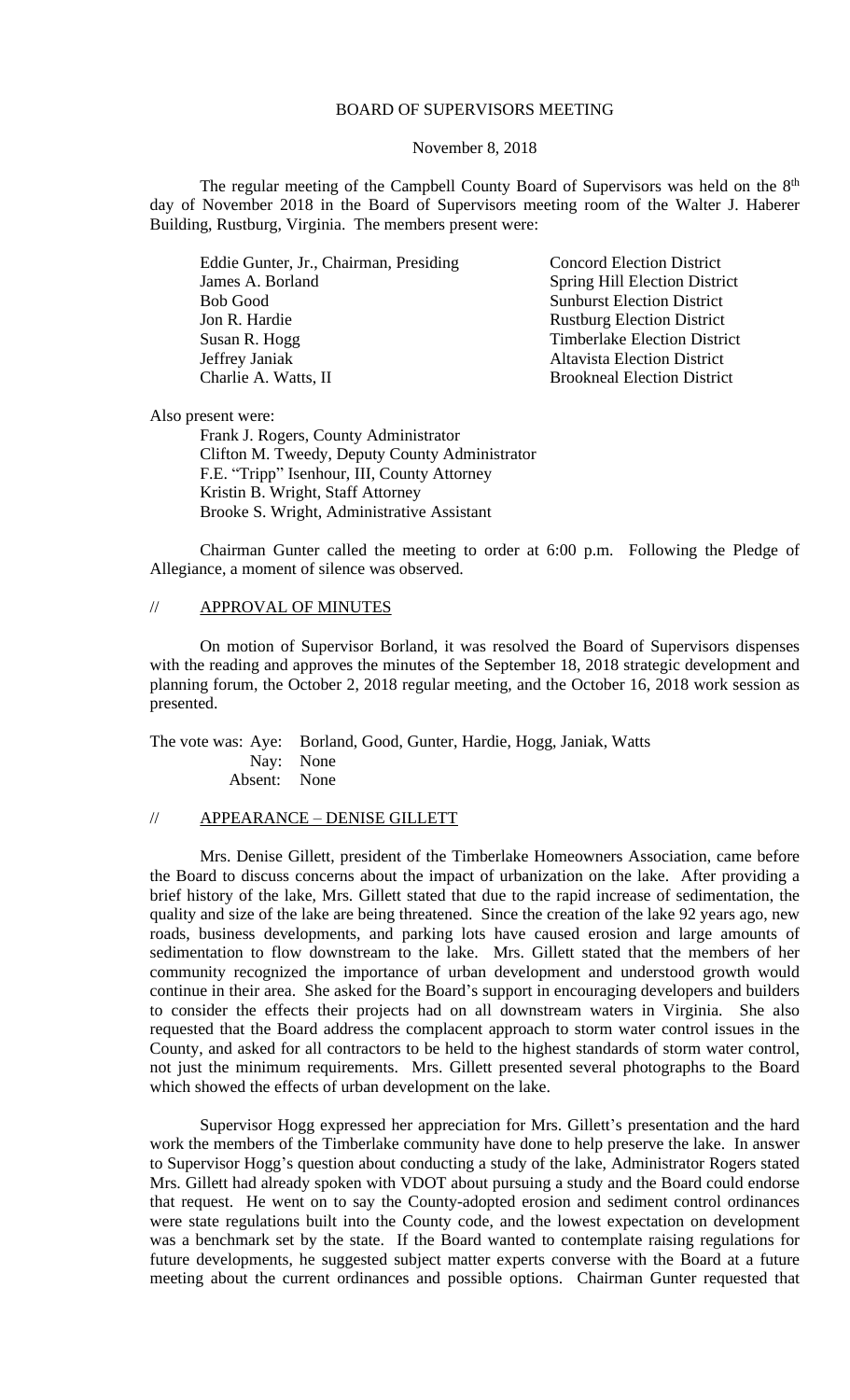Administrator Rogers prepare a report for the Board outlining Mrs. Gillett's concerns and possible actions that could be taken by the Board. Administrator Rogers indicated the next step in the process was to analyze the results of the environmental impact study that would be conducted by VDOT. He stated he would present a report to the Board informing them of what the County's ordinance currently requires and the required steps to amend that ordinance.

### // EMS BILLING COLLECTIONS

In October 2016, the Board authorized an in-house collection process to collect any outstanding balances for ambulance transports, beginning with transports from January 1, 2015 and moving forward. Tracy Fairchild, Director of Public Safety, gave a summary of the EMS billing process. When a person requests ambulance service their name and address were obtained by EMS staff and entered into an electronic patient care reporting system. The County's billing company would file the patient's insurance, Medicare, or Medicaid using that information and a bill would be sent to the patient explaining any owed balances. If the billing company did not receive a reply from the patient, they would send two additional statements 30 days apart. After this approximate 90 day period, all unpaid records were passed to Campbell County Public Safety for collection process. A collection letter was sent to the patient advising the legal process was imminent, and offered an additional 30 days for the patient to call Public Safety to make arrangements for payment. If there was no response to the collection letter the court process would begin, which included an affidavit, a warrant in debt, and an assigned court date for each defendant. If no response to the warrant in debt was received by the court date, Kristin Wright, Staff Attorney, and Public Safety staff would appear in court and request judgment against the defendant for the outstanding balance of the bill. While in court, approximately 10% of the 125 defendants per month appeared, and about 1% of those 10% that appeared contested their charges. If a defendant did not contest their charges or appear in court, a legal judgment was entered. The debtor interrogatory process would begin if no payments were made on the judgment. Approximately 10% of the debtors summoned would appear in court, and for those defendants who did not appear, a show cause warrant was issued by the Judge. If the debtor did not appear at the show cause court date, a capias could be requested, resulting in the arrest and potential temporary jailing of the debtor.

Mrs. Fairchild stated that a response to an interrogatory summons allowed staff to proceed with garnishment against a defendant's wages, but only if a debtor was able to be brought to court, and if the debtor had wages and/or assets. Most debtors who appeared in court did not have wages, bank accounts, or real estate. To date, less than 1% of what was due has been collected from the interrogatory process. Mrs. Fairchild noted several challenges to the garnishment process, including incorrect patient addresses, the denial of payment by Medicaid and Medicare if the claim was over one year old, and the inability of the Public Safety department to file insurance on behalf of the patient. She stated the garnishment process was labor intensive with very little return on the effort, and there may be more efficient methods to pursue payment. The first option presented was to stop billing pursuit after the judgment process. The judgment would remain on record for 10 years and would have to be paid before the patient was able to obtain any type of financing or credit. Another option was to implement debt set-off, which would place a lien against the patient's state tax refund.

Supervisor Good noted that he would be in favor of placing a lien against a patient's real estate, if they owned any, as well as a lien against a patient's state taxes. In answer to a question by Chairman Gunter, Mrs. Wright stated if a patient did not own any real estate, was not employed, and was not paying state taxes, it was very likely the County would not receive payment from them. Administrator Rogers commended staff on their efforts in this process and stated that debt set-off would most likely recuperate just as much, if not more, money than the current process. In answer to a question by Supervisor Good, Mrs. Wright stated she would check on the legality of placing liens against both real estate and state taxes.

*On motion of Supervisor Hardie, it was resolved the Board of Supervisors approves staff's recommendation to implement a debt set-off program against the patient's state tax refund* and placing a lien on the patient's real estate property, if allowed by State Code, to continue *collecting outstanding debts, as a result of EMS services provided by Campbell County Public Safety.*

The vote was: Aye: Borland, Good, Gunter, Hardie, Hogg, Janiak, Watts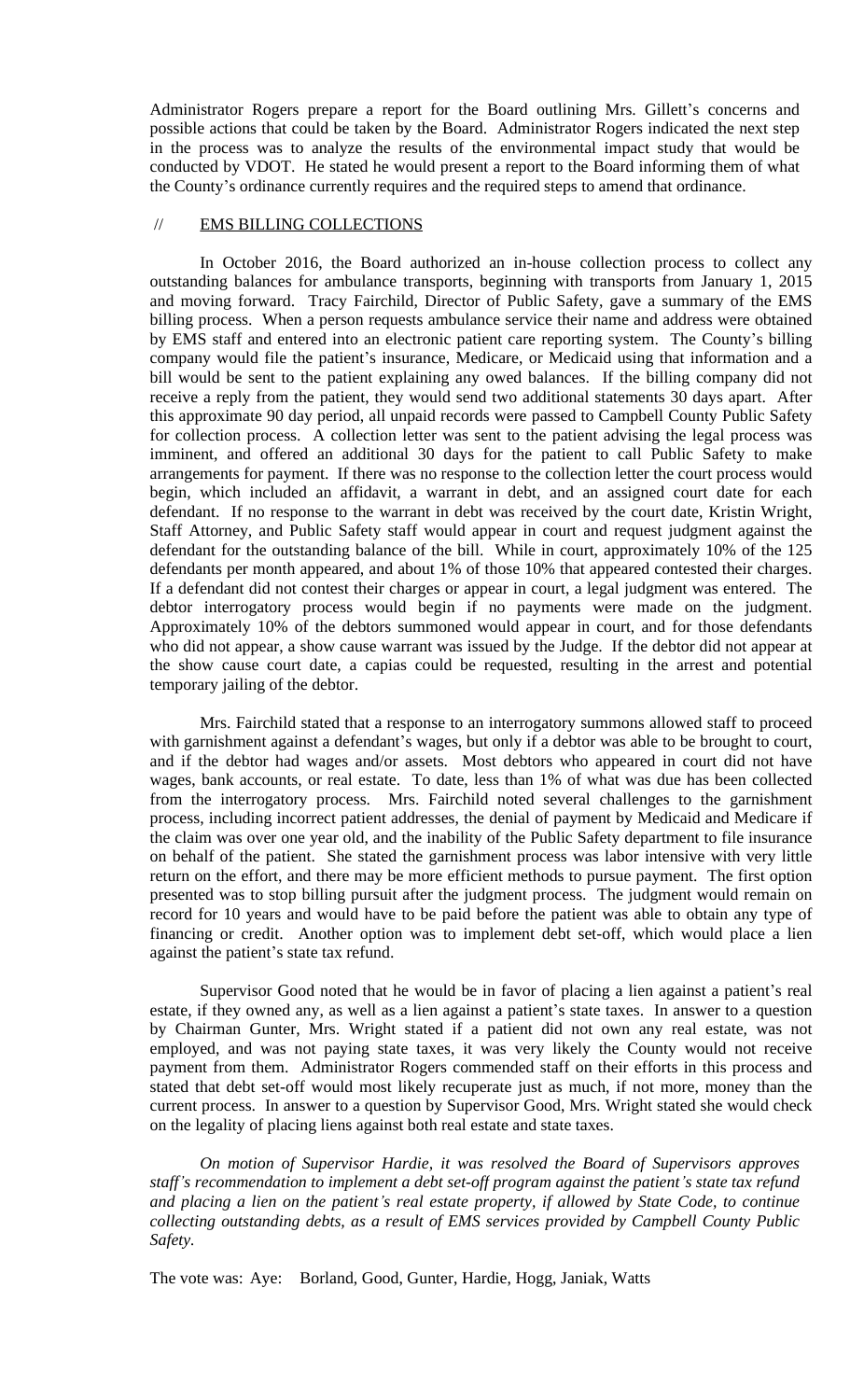Nay: None Absent: None

## // PROPOSED 2019 LEGISLATIVE AGENDA

Mrs. Wright stated the Board considered last year's legislative agenda at the October 2, 2018 meeting and made suggestions for additions to that agenda. Staff re-drafted the agenda to include those additions.

*On motion of Supervisor Borland, it was resolved the Board of Supervisors adopts the proposed legislative agenda as presented.*

### 2019 LEGISLATIVE AGENDA

Campbell County believes that the best government is limited government and that government is best exercised when closest to the people it serves. Campbell County also recognizes that localities in Virginia are creations of the State. Together the State and the County share a responsibility to serve the citizens of the County in an equitable, efficient and accountable manner that makes resources available for necessary and desired services. The Campbell County Board of Supervisors respectfully asks the General Assembly's consideration with regard to the following general areas of interest:

### **TAXATION:**

Taxation issues should be addressed by the governing bodies at the level that they are assessed: federal, state or local. The County:

- Supports legislation that maintains local taxing authority over local revenue sources;
- Opposes legislation that would reduce or eliminate control over local revenue streams;
- Supports equitable taxing authority between cities and counties—coupled with equitable standard of accountability to constituents (i.e. voter referendum requirements);
- Supports consideration of distribution of internet sales tax distribution back to point of purchase.

## **STATE PARTNERSHIP:**

Campbell County supports efforts to partner with the State for the provision of services. The County:

- Supports full funding for mandated programs;<br>• Supports review of the means and methods of
- Supports review of the means and methods of funding Constitutional Offices;
- Supports requiring political parties to pay the costs of local primaries;
- Supports the State administration and full funding of the Line of Duty Act (LODA);
- Supports full and continued funding of K-12 education requirements;
- Supports additional funding of K-12 facilities maintenance, capital improvements, and modernization of existing school buildings;
- Supports funding of continuing education for workforce development and training to meet a changing economy;
- Supports additional funding for transportation projects;
- Supports funding and support for full provision of broadband services to rural areas.

## **LOCAL AUTHORITY:**

The Campbell County Board of Supervisors represents constituent concerns of immediate interest to the community. Accordingly, the Board of Supervisors believes that authority vested at the local level can best address local concerns. The County:

- Supports legislation that would allow greater local discretion in implementing regulations;
- Supports legislation that would authorize counties to regulate the use of restrooms in County-owned buildings;
- Supports legislation that would allow homeschooled students to participate in sports and other extracurricular activities available in public schools subject to satisfaction of academic standards required by the State Board of Education;
- Supports legislation that provides local flexibility to legislate over issues of local concern.

The vote was: Aye: Borland, Good, Gunter, Hardie, Hogg, Janiak, Watts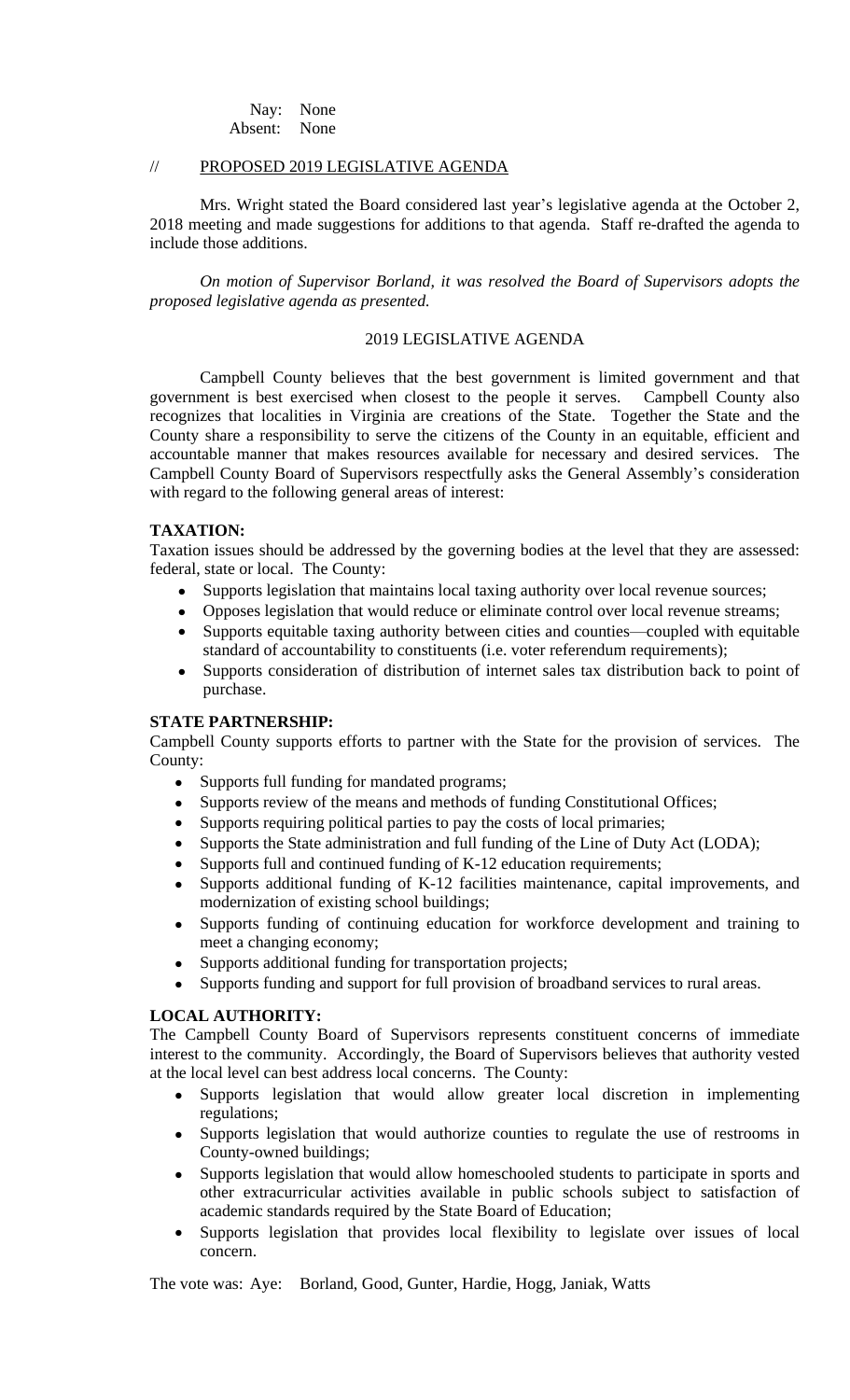Nay: None Absent: None

## // PERMISSION TO ADVERTISE – CODE UPDATE

Mrs. Wright stated that semi-annually the Board of Supervisors updated the County Code with mandated changes that resulted from action of the General Assembly and discretionary changes that were initiated by either the Board or staff during the year. Some of the proposed amendments to the County Code for the regular fall update were mandated changes to mirror state law changes that were effective July 1. Others were discretionary changes requested by staff or minor amendments clarifying certain aspects of the Code.

*On motion of Supervisor Janiak, it was resolved the Board of Supervisors authorizes staff to advertise amendments to the County Code for the December 4, 2018 Board of Supervisors meeting.*

The vote was: Aye: Borland, Good, Gunter, Hardie, Hogg, Janiak, Watts Nay: None Absent: None

# // INCENTIVES – RAGE PLASTICS

Mike Davidson, Director of Economic Development, stated that on September 4, 2018, the Board of Supervisors approved by consensus in closed session local incentive funding for an expansion for Rage Plastics based on the existing County Incentive Policy. The Campbell County Board of Supervisors and the Altavista Town Council announced the expansion of Rage Plastics Altavista location through a press release on October 17, 2018. The estimated project parameters were a total of \$2.05 million in capital investments. Rage Plastics would increase production by installing five new presses, and they would increase their employment by 20 new employees. Based upon these project parameters and Campbell County's existing incentive policy, the project qualified for \$37,000 in industrial incentives. The Town of Altavista would also award incentives in the amount of \$20,500. Incentives would be disbursed in no less than four incremental payments. A Performance Agreement would be required with claw back requirements in case they did not meet their targeted investments. The Return-On-Investment to Campbell County is 2.15 years.

*On motion of Supervisor Watts, it was resolved the Board of Supervisors approves in open session the incentives for Rage Plastics in the amount of \$37,000, approves the appropriation of funds, and authorizes the County Administrator to sign all documents necessary to complete the transaction.*

The vote was: Aye: Borland, Good, Gunter, Hardie, Hogg, Janiak, Watts Nay: None Absent: None

### // HIGHWAY MATTERS

Clif Tweedy, Deputy County Administrator, updated the Board on highway matters. Items noted included:

- The report of drainage issues along Terrace Hill Drive (Rt. 782) in the Silver Springs area was forwarded to VDOT and staff was awaiting a response.
- Staff was awaiting a response from VDOT concerning a sign covered by weeds at the intersection of Crews Shop Road (Rt. 656) and Route 24.
- Staff was awaiting a response from VDOT regarding the reason U Turns were prohibited at the intersection of Timberlake Road (Rt. 460) and Greenview Drive (Rt. 739).
- VDOT staff reported the project of removing pine tree limbs at the Concord Transfer Site on Village Highway (Rt. 24) was pending.
- As a result of citizens' complaints about speeding, Sheriff Hutcherson provided the Board with data collected from a speed trailer on Whitestone Drive (Rt. 877).
- VDOT was working on replacing culverts that sustained damage due to flooding on Greenwell Court (Rt. 842) and Jefferson Drive (Rt. 1532).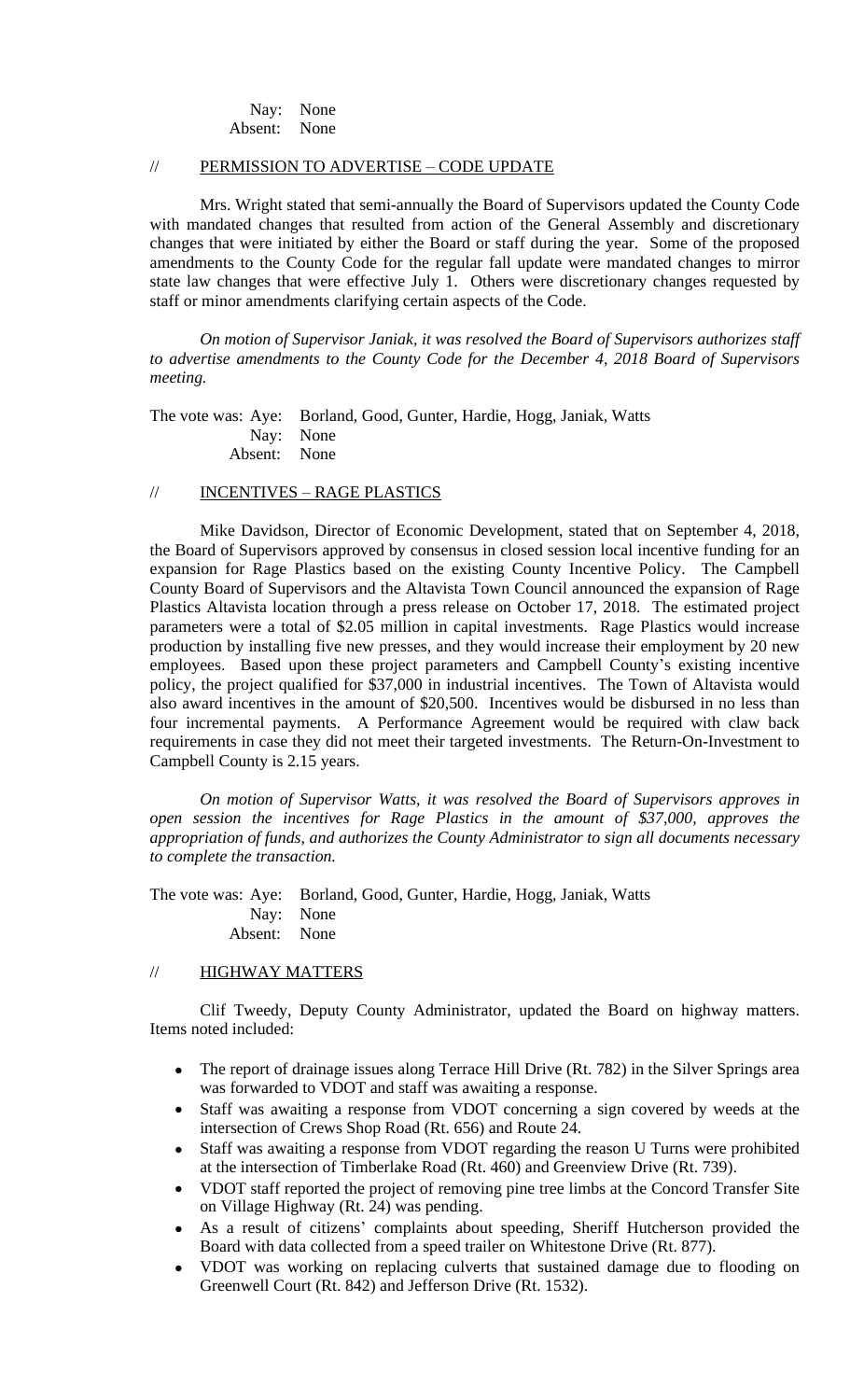From the Board:

Chairman Gunter noted deep ruts at the intersection of Crews Shop Road and Route 24.

Mr. Tweedy also provided updates on current Revenue Sharing Projects, stating that the Liberty Mountain Drive project came in \$1.8 million under budget. The money left over could be transferred to the Nighthawk, Cresthill, and Simons Run projects that would take place in the future. Mr. Tweedy stated he was hopeful the Simons Run project would start in June 2019.

In answer to a question by Supervisor Good concerning who was responsible for the \$1.8 million savings, Mr. Tweedy stated it was a team effort by all parties involved. Administrator Rogers added that Mr. Tweedy's exceptional project management and successful relationship with VDOT majorly contributed to the money saved on this project.

Supervisor Borland thanked Sheriff Hutcherson for his efforts to reduce speeding on Courtney Terrace and in the Russell Springs neighborhood. He also thanked Mr. Tweedy for his work on the Liberty Mountain Drive project.

### // FUTURE OF THE LANDFILL

At the request of Supervisor Hardie, Chairman Gunter allowed him to comment on the issue of landfill expansion. Supervisor Hardie noted his desire to speak before the public hearings because one of the rezoning public hearings could be impacted by the landfill. Supervisor Hardie stated he felt strongly that it was time for the Board, on behalf of Campbell County citizens, to formally address the matter of solid waste with Region 2000. He noted that the Board must be dedicated to making sure Campbell County is an area of quality, and he did not believe that hosting a regional landfill or expanding the landfill in the county seat was an indicator of quality or beneficial to the County. He believed the Board must be dedicated to making sure people and businesses felt good about investing in Campbell County. He offered the following motion.

*On motion of Supervisor Hardie, it was resolved the Board of Supervisors authorizes the County Administrator to inform the Region 2000 Services Authority that the Campbell County Board of Supervisors opposes any expansion of the Region 2000 Landfill located on Livestock Road, that would add capacity to the landfill.*

Administrator Rogers stated as the Board's representative, he would carry any communication the Board wanted to the Region 2000 Services Authority Board. Supervisor Good indicated he was not in favor of eliminating options until the Board determined the best choice to make regarding solid waste and the regional landfill. Supervisor Borland noted his agreement with Supervisor Good, and stated it was irregular to have a motion made on a topic that was not on the agenda. Supervisor Watts indicated he had no intention of expanding the landfill and was agreeable to voting to eliminate that option. Chairman Gunter commented that he would like for Administrator Rogers to submit a report to the Board outlining all of the landfill options, so the Board could make the best decision for the whole County. Supervisor Hogg noted her agreement with Supervisor Hardie and Supervisor Watts that there was no benefit to expanding the landfill. A vote was taken on the motion.

The vote was:Aye: Gunter, Hardie, Hogg, Janiak, Watts Nay: Borland, Good Absent: None

## // PUBLIC HEARING – ANSTEY ROAD

The public hearing was opened at 7:25 p.m. on:

PL-18-115 Request by Cheryl Morgan, to rezone property located at 560 Anstey Road from Residential – Single Family to Residential – Multi Family in order to allow for the expansion of the existing single family dwelling into a duplex. The property is located in an area designated as medium to high density residential per the current Comprehensive Plan.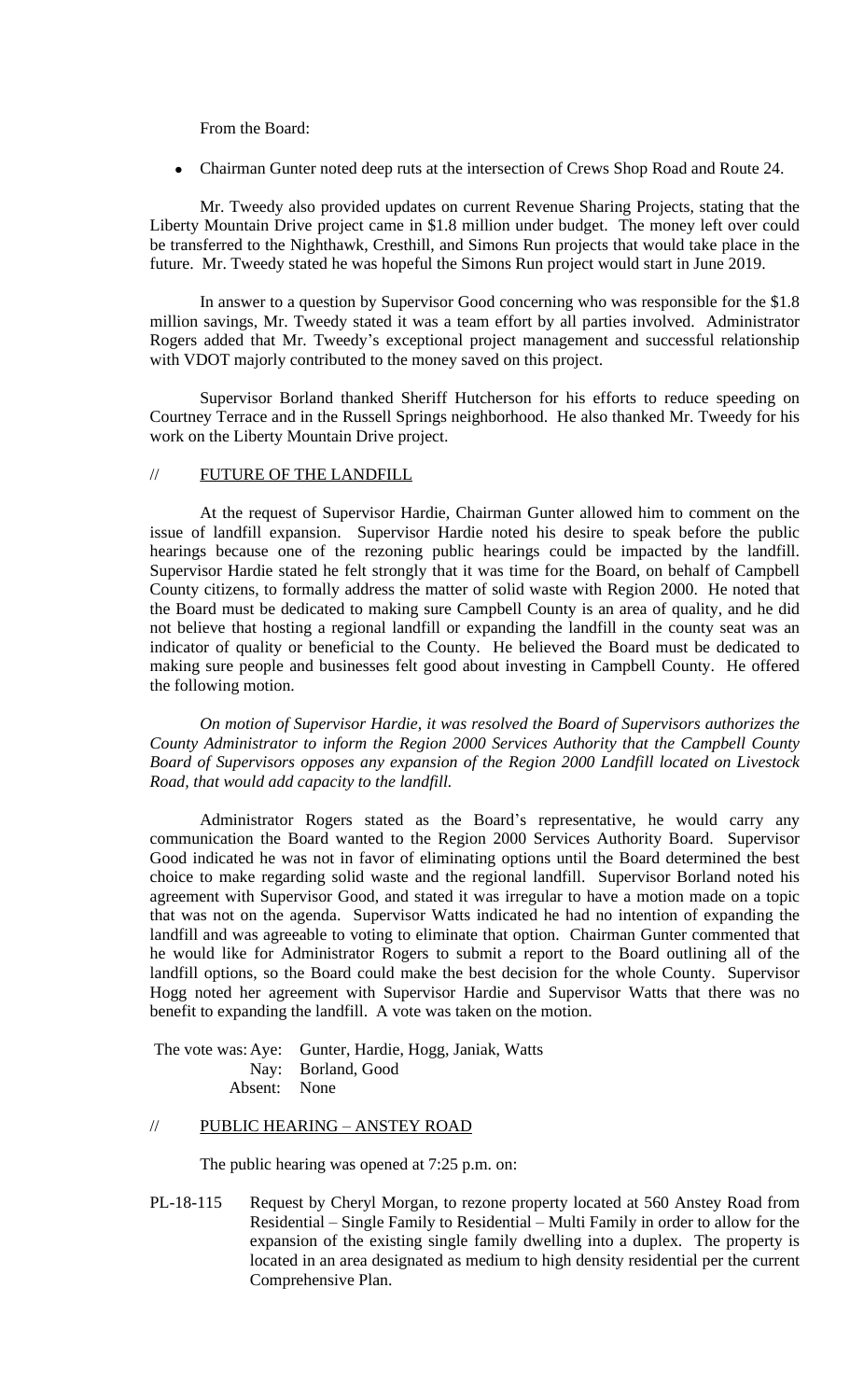Paul Harvey, Director of Community Development, explained this was a request to rezone 1.099 +/- acres from Residential – Single Family to Residential – Multi Family in order to allow for the expansion of the existing single family dwelling into a duplex. The property is located at 560 Anstey Road, Rustburg, VA, in the Rustburg Election District.

The area was residential in nature, and zoning in the vicinity was Business – General Commercial, Industrial – General, Conditional, Residential – Single Family, Residential – Multi Family, Residential – Manufactured Housing, and Agricultural. The property was accessed by an existing entrance onto Anstey Road. The property would be served with public water and an existing private on-site septic system. No proffers were submitted with this rezoning request. The Planning Commission recommended approval by a vote of 5-0 citing good zoning practice.

**Cheryl Morgan,** 560 Anstey Road, Rustburg, stated she wanted to expand her home in order for her aging parents to live with her. She stated the subdivision in which she lives, Shannon Forest, did not have a Homeowners Association, and none of her neighbors had expressed concerns about the proposal to add on to her home.

No one spoke in favor of or in opposition to the proposed rezoning, and the public hearing was closed at 7:30 p.m.

On motion of Supervisor Hardie, it was resolved the Board of Supervisors **APPROVES** the Request PL-18-115 by Cheryl Morgan, to rezone property located at 560 Anstey Road from Residential – Single Family to Residential – Multi Family in order to allow for the expansion of the existing single family dwelling into a duplex.

The vote was: Aye: Borland, Good, Gunter, Hardie, Hogg, Janiak, Watts Nay: None Absent: None

## // PUBLIC HEARING – NORTH SIDE OF COLONIAL HIGHWAY TO THE EAST OF CALOHAN ROAD

The public hearing was opened at 7:31 p.m. on:

PL-18-119 Request by C. Matthew Fariss, to rezone property located on the north side of Colonial Highway to the east of Calohan Road from Agricultural to Residential – Single Family for use as a single-family subdivision. The property is located in an area designated as transitional per the current Comprehensive Plan.

Paul Harvey, Director of Community Development, explained this was a request to rezone 35.13 +/- acres from Agricultural to Residential – Single Family for use as a single-family subdivision. The property is located on the north side of Colonial Highway to the east of Calohan Road, Rustburg, VA, in the Rustburg Election District.

The area was transitional in nature, and zoning in the vicinity was Residential – Single Family and Agricultural. The lots would be accessed by entrances onto Colonial Highway. A public water line runs along the opposite side of Colonial Highway from the subject property and connection would be optional. The property would be served by on-site septic systems. No proffers were submitted with this rezoning request. The Planning Commission recommended approval by a vote of 5-0 citing good zoning practice.

**C. Matthew Fariss,** 2599 Colonial Highway, Rustburg, stated builders had expressed interest in purchasing several lots, contingent upon the Board's approval of the rezoning request. In answer to a question by Chairman Gunter regarding the proximity of the landfill to this property, Mr. Fariss stated he intended to inform all potential buyers of the closeness to the landfill.

No one spoke in favor of or in opposition to the proposed rezoning, and the public hearing was closed at 7:38 p.m.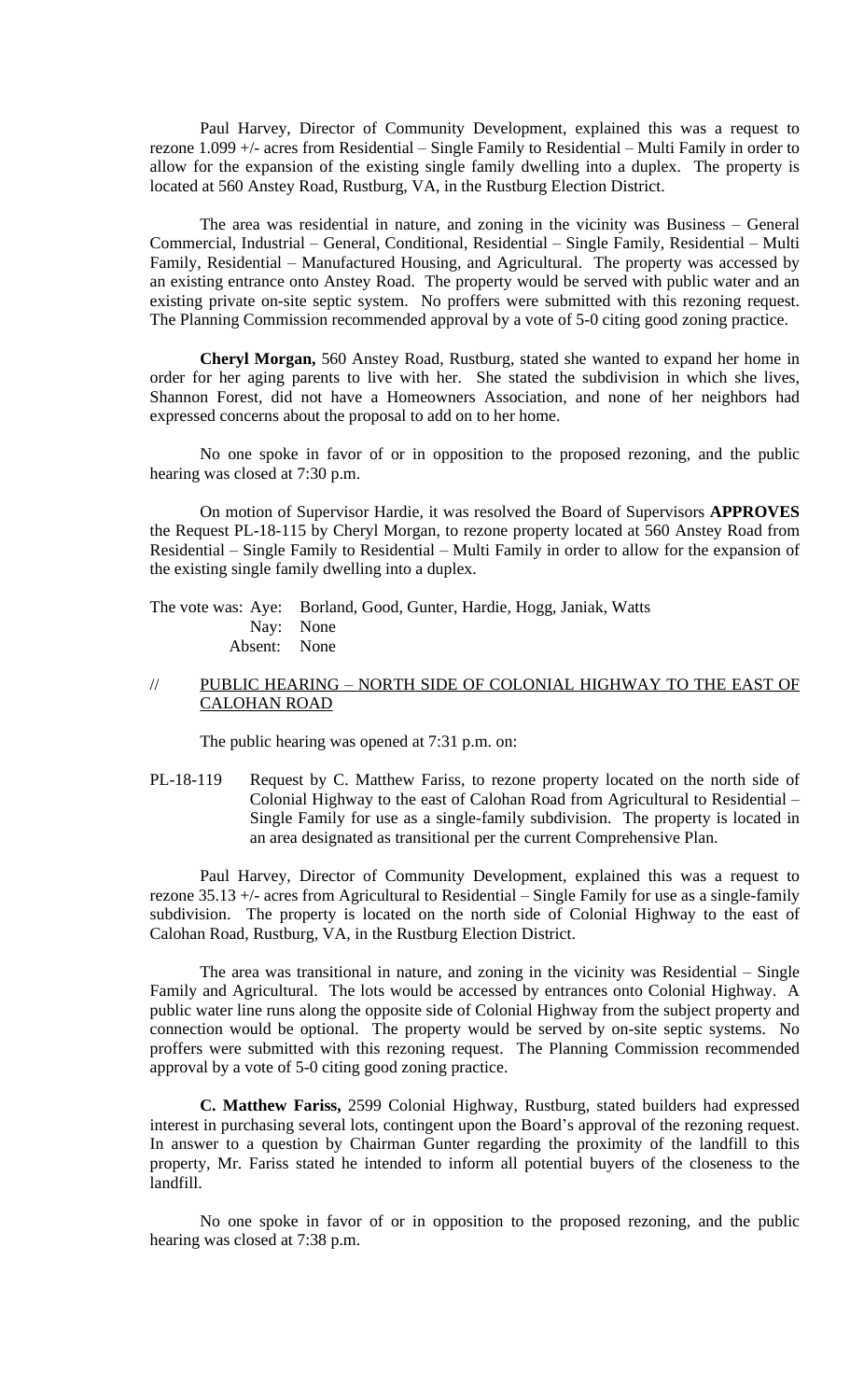On motion of Supervisor Hardie, it was resolved the Board of Supervisors **APPROVES** Request PL-18-119 by C. Matthew Fariss, to rezone property located on the north side of Colonial Highway to the east of Calohan Road from Agricultural to Residential – Single Family for use as a single-family subdivision.

In answer to questions by Supervisor Borland regarding the property, Mr. Fariss stated there were existing cables that would allow for high speed internet access, the land perked well enough to allow for more lots than what was being proposed, and he intended for the homes to connect to public water.

The vote was: Aye: Borland, Good, Gunter, Hardie, Hogg, Janiak, Watts Nay: None Absent: None

#### // PUBLIC HEARING – SPECIAL USE PERMIT ON DEPOT ROAD

The public hearing opened at 7:45 p.m. on:

PL-18-103 Request by Kyle West with Depot Solar Center, LLC, agent for Charles Arthur, II and William Arthur, for a special use permit to construct a solar energy project on property zoned Agricultural. The property is located on Depot Road and is located in an area designated as transitional and medium to high density mixed per the current Comprehensive Plan.

Mr. Harvey reviewed the staff report explaining Kyle West with Depot Solar Center, LLC, was requesting a special use permit to construct a 150 MWAC solar energy project on approximately 150 acres on Depot Road, Rustburg in the Rustburg Election District. The property contains 317.25 +/- acres and was zoned Agricultural.

The zoning in the vicinity was Residential – Multi Family, Industrial – General, Industrial – General, Conditional, and Agricultural. The area would be accessed from Depot Road, and the traffic impact in the narrative proposed a route for traffic during construction that would avoid travel through the majority of Rustburg. The change in traffic caused by the request would be very minimal after construction. No occupied structure was proposed, therefore water and sewer facilities were not applicable. According to the Comprehensive Plan, the property was located in an area designated as transitional and medium to high density mixed. The Planning Commission recommended approval of the request by a vote of 3-2 citing convenience, with the condition the applicant utilizes the site in conformance with the use described in the narrative submitted with the request.

**Kyle West**, Senior Vice President of Development, Coronal Energy, 321 East Main Street, Charlottesville, gave a brief presentation summarizing the process of developing a solar energy project. He noted the construction portion of this proposed project would take approximately four to six months. Mr. West commented his company and the property owners had worked very hard to come to an agreement with the Planning Commission concerning this project. He stated this was a contracted, not speculative, project and tax revenue would increase due to the fact the land used for the solar facility would no longer be eligible for the land use tax exception.

**Ryan Gilchrist**, Coronal Energy, 321 East Main Street, Charlottesville, commented this project was an approximate \$15 million investment in the community and would create about 150 jobs during the months of construction. Mr. Gilchrist entered into the record support letters from Appalachian Power, Virginia Advanced Energy Company, TMEIC Corporation, and Southside Virginia Community College. He reviewed the site plan, noting the vegetative buffer that would be erected around the solar facility. He also stated that no surrounding home should be able to see directly into the array, and the noise level should be between 10 and 15 decibels, which was a normal sound level for a rural neighborhood.

**Whitney Sokolowski**, Professional Engineer, Kimley-Horn and Associates, 4525 Main Street, Virginia Beach, commented on the potential impacts of the construction vehicles on operations and safety. In order to be more accommodating to the residents who live near the construction site and the businesses and schools in the village of Rustburg, she noted it was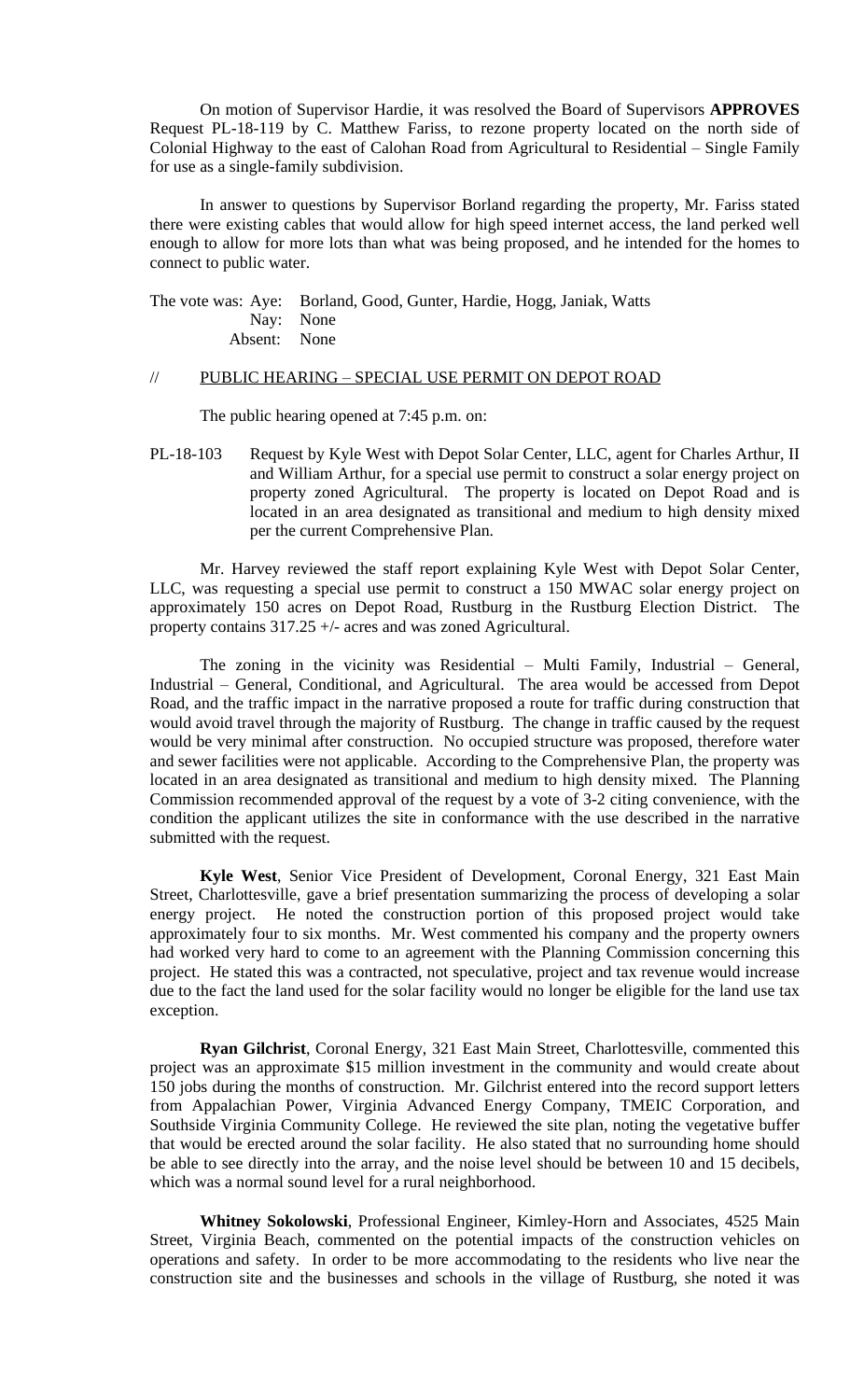proposed that vehicles would enter and leave the construction site before and/or after peak traffic times. Larger construction vehicles were proposed to access the site from Route 29 to avoid the railroad tracks that run through Depot Road.

In answer to a question by Supervisor Borland about the height of the vegetative buffer, Mr. Gilchrist stated trees would be six to eight feet tall when installed. He noted the proposal included the installation of a six foot tall fence, with an additional one foot of barbed wire, around the property. Supervisor Hardie stated it was important to consider a buffer that fully hid the solar facility.

Several people spoke in favor of the proposed special use permit.

**Larry Jackson**, External Affairs Director, Appalachian Power, 4001 Mayflower Drive, Lynchburg, asked the Board to support the solar project because of the energy benefits that would be seen in the years to come.

**Billy Arthur**, 1447 Depot Road, Rustburg, stated he was one of the owners of the property. He noted the solar project was the first viable option that had been presented to him, that was not agricultural in nature, since he had owned the property. He commented he was in favor of clean, renewable energy that this facility would provide.

**Bennie Arthur**, 205 Mountain Laurel Drive, Rustburg, stated the land had been in his family for generations and he and his brother wanted to pass down the land to their sons as an additional source of income. He asked for the Board's support of this project and noted that Depot Solar Center had worked diligently throughout the planning process to meet the requirements of Campbell County.

Several people spoke in opposition to the proposed special use permit.

**Earnest Clark**, 913 Campbell Highway, Rustburg, stated he was not in favor of the solar project because he believed it would be an eyesore in the community. He commented that he was not against the concept of solar farms, but he was opposed to the location of this project.

**Mike Anderson**, 28 Piedmont Road, Rustburg, stated his home was located across the road from where the solar facility would be installed. He noted that he was concerned about the potential decrease in property value, seeing the solar panels from his residence, and traffic safety.

**William Goggins**, 446 Depot Road, Rustburg, commented that he was concerned about the large construction vehicles that would be traveling Depot Road, and he believed the solar facility would be an eyesore to him and his neighbors.

The public hearing was closed at 8:30 p.m.

In answer to a question by Supervisor Hardie about the mature height of the trees that would be installed around the facility, Mr. Gilchrist responded the trees would grow to be 20 feet tall.

On motion of Supervisor Hardie, it was resolved the Board of Supervisors **APPROVES** Request PL-18-103 by Kyle West with Depot Solar Center, LLC, agent for Charles Arthur, II and William Arthur, for a special use permit to construct a solar energy project on property zoned Agricultural with the condition the applicant utilizes the site in conformance with the use described in the narrative submitted with the request.

Supervisor Watts stated he was concerned that two rows of trees would not be a sufficient buffer to block the surrounding homeowners' view of the solar facility. Supervisor Borland commented that one of the conditions of the project stated that the County could require additional screening to be installed at any time during the life of the project, if deemed necessary. Mr. Gilchrist stated that if the project was approved, Depot Solar Center would like for staff to make a final recommendation concerning the vegetative buffer before construction began.

The vote was: Aye: Borland, Good, Gunter, Hardie, Hogg, Janiak, Watts Nay: None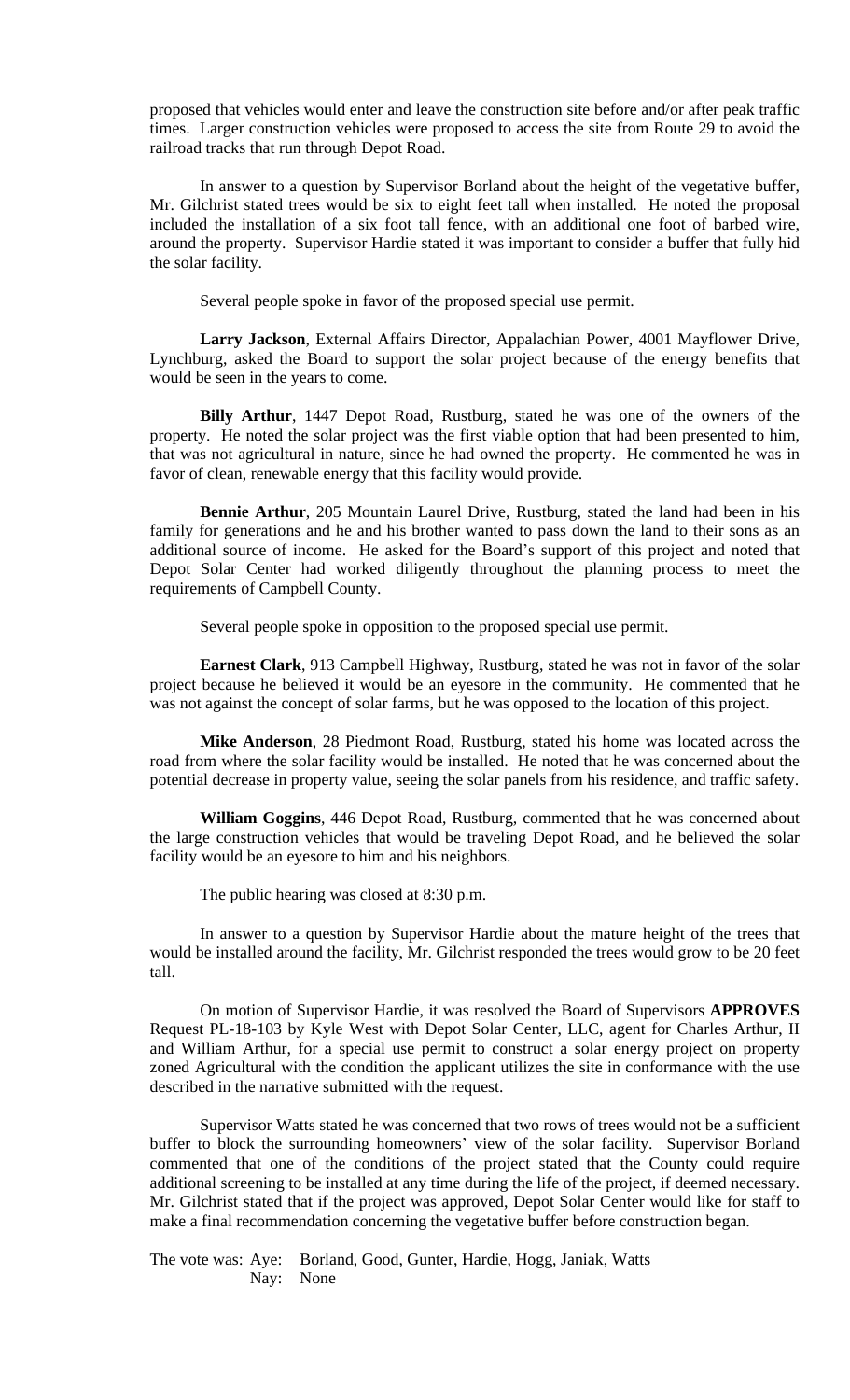Absent: None

### // PUBLIC HEARING – POTENTIAL BROADBAND AUTHORITY

The public hearing opened at 8:38 p.m.

Kristin Wright, Staff Attorney, stated that Board members had expressed interest in the use of a broadband authority as a means to make broadband internet access more widely available in the County to residences and commercial businesses. The Code of Virginia at Section 15.2-5431.1 et seq. allows the County to set up a Wireless Service Authority if it wishes. If the Board did resolve to create such an authority, the resolution would include the articles of incorporation, based in large part on those passed by Bedford County in 2009 for their existing authority. The document would name the members of the Board of Supervisors as the initial members of a broadband authority. Mrs. Wright noted a Wireless Services Authority is an instrumentality exercising public and essential governmental functions. Among its powers, it may adopt and amend bylaws, rules and regulations, maintain an office, sue and be sued, acquire, construct, or operate any project, issue revenue bonds, borrow money, fix and charge rates for its services or for the benefit of any of its projects, and make and enter contracts.

One person spoke in favor of the proposed broadband authority.

**Scott Miller**, 125 Hudson Hollow, Rustburg, commented on the great amount of interest in expanding broadband in the County, and he was in favor of the creation of a broadband authority to get that process started.

No one spoke in opposition to the proposed broadband authority, and the public hearing was closed at 8:40 p.m.

On motion of Supervisor Watts, it was resolved the Board of Supervisors adopts the following resolution for the establishment of a Wireless Service Authority.

## **ARTICLES OF INCORPORATION OF THE CAMPBELL COUNTY BROADBAND AUTHORITY**

The Campbell County, Virginia Board of Supervisors adopted a Resolution Creating the Campbell County Broadband Authority and setting forth the initial Articles of Incorporation after a public hearing on October 2, 2018, such hearing being properly advertised and conducted in conformity with the Virginia Wireless Service Authorities Act, Chapter 54.1 of Title 15.2 of the Code of Virginia (§15.2-5431.1 et seq.).

## **I. Name**

The name of the authority is "Campbell County Broadband Authority" (the "Authority").

### **II. Parties to the Authority**

The sole initial member of the Authority is the County of Campbell, Virginia, a political subdivision of the Commonwealth of Virginia.

### **III. Address and physical location**

The address of the Authority's principal office is: 47 Courthouse Lane, Rustburg, VA 24588. The Authority physically will be located at the Office of the County Administrator for Campbell County in Rustburg, Virginia.

# **IV. Board of the Authority**

The Authority Board will consist of seven (7) members, which is equal to the number of members of the Campbell County Board of Supervisors, as permitted under the Act. Each member of the Board of Supervisors of Campbell County is an ex-officio member of the Authority Board and his term as a member of the Authority Board will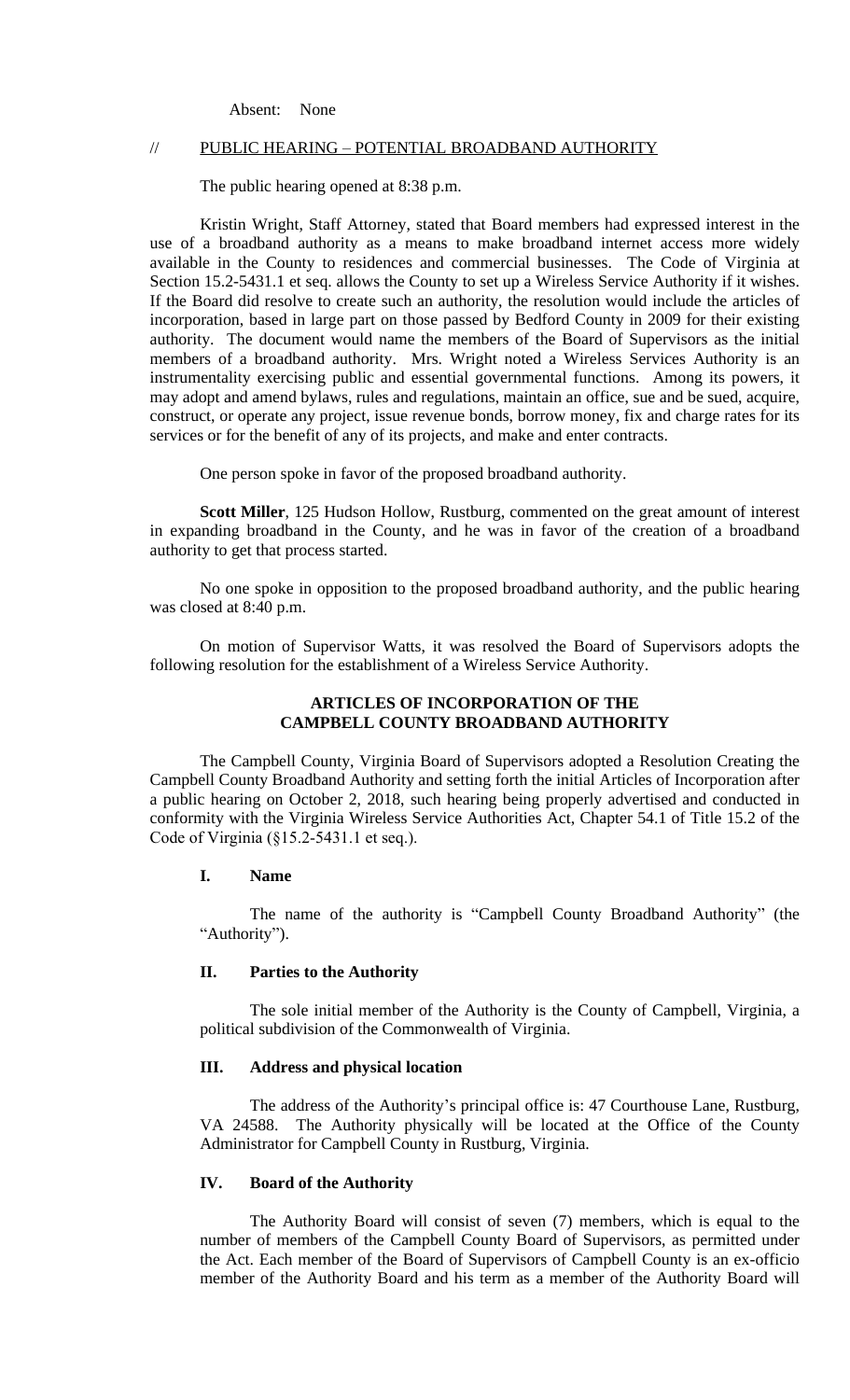begin and end with his service as a member of the Board of Supervisors of Campbell County. Each member of the Board before entering upon the discharge of the duties of the office shall take and subscribe to the oath prescribed in  $\S$  49-1 of the Code of Virginia. The name and addresses of the initial members of the Authority Board are as follows:

| Name of Member       | Address                                                                                                                                                                    |
|----------------------|----------------------------------------------------------------------------------------------------------------------------------------------------------------------------|
| <b>James Borland</b> | 47 Courthouse Lane, Rustburg, Virginia 24588<br>(Spring Hill; term ends $12/31/2019$ )                                                                                     |
| <b>Bob Good</b>      | 47 Courthouse Lane, Rustburg, Virginia 24588<br>(Sunburst; term ends 12/31/2019)                                                                                           |
| Eddie Gunter         | 47 Courthouse Lane, Rustburg, Virginia 24588<br>(Concord; term ends 12/31/2019)                                                                                            |
| Jon Hardie           | 47 Courthouse Lane, Rustburg, Virginia 24588<br>(Rustburg; term ends 12/31/2021)                                                                                           |
| Susan Hogg           | 47 Courthouse Lane, Rustburg, Virginia 24588<br>(Timberlake; term ends 12/31/2021)                                                                                         |
| Jeff Janiak          | 47 Courthouse Lane, Rustburg, Virginia 24588<br>(Altavista; temporary term ends 12/31/2018, newly elected<br>representative will take seat to fill term ending 12/31/2019) |
| <b>Charlie Watts</b> | 47 Courthouse Lane, Rustburg, Virginia 24588<br>(Brookneal; term ends $12/31/2021$ )                                                                                       |

# **V. Purpose For Which Authority Is Created**

The Authority's purpose is to provide qualifying communications services as authorized by the Virginia Wireless Service Authorities Act ("Act") and Article 5.1 (§56- 484.7:1 et seq.) of Chapter 15 of Title 56 of the Code of Virginia.

## **VI. Powers of the Authority**

The Authority is an instrumentality exercising public and essential governmental functions to provide for the public health and welfare as authorized under the Act. The Authority shall have all rights, duties, and powers provided under the Act, including but not limited to, the power to sue and be sued in its own name, adopt an official seal, adopt bylaws and rules to govern its affairs, issue notes and revenue bonds, enter into contracts, and fix and charge fees for services.

The vote was: Aye: Borland, Good, Gunter, Hardie, Hogg, Janiak, Watts Nay: None Absent: None

## // CONSENT AGENDA

On motion of Supervisor Good, it was resolved the Board of Supervisors approves the following under the Consent Agenda:

### a) Appropriations –

1. General Fund, Community Development, deleting \$400 from Travel – Sustinence & Lod. and \$400 from Office Supplies and appropriating \$800 to Travel – Convention & Ed., to cover expenses for an additional training class for the GIS Technician;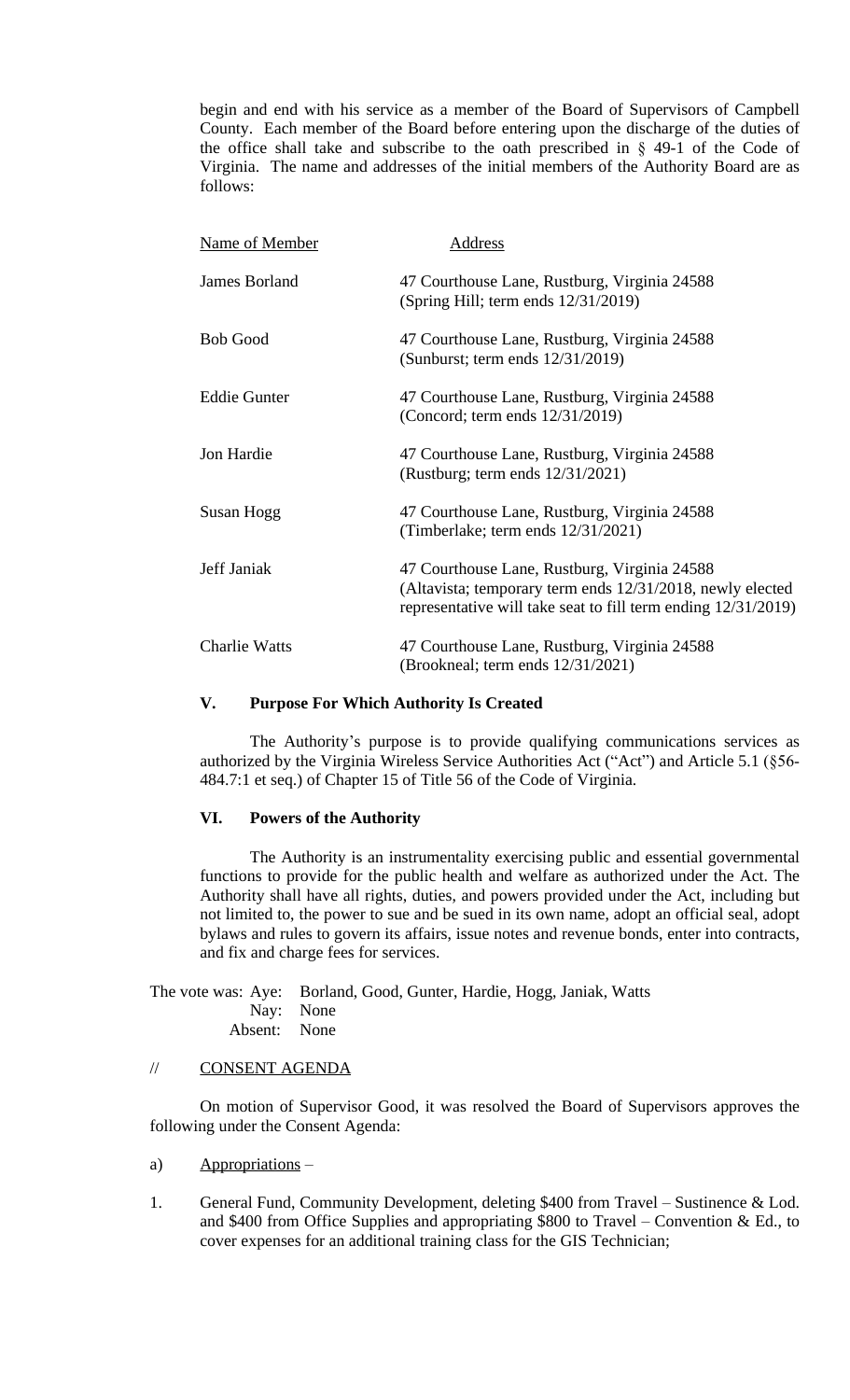- 2. General Fund, Non-Departmental Expenses, deleting \$3,983 from Budget Set Aside, and appropriating \$1,515 to General Fund, DMV Selective Enforcement – Alcohol Grant Employer Cost-FICA and \$476 to Workers Comp, appropriating \$414 to General Fund, DMV Selective Enforcement – Occup. Protection Employer Cost-FICA and \$130 to Workers Comp, and appropriating \$1,102 to General Fund, DMV Selective Enforcement – Speed Grant Employer Cost-FICA and \$346 to Workers Comp, as the Sheriff's Office was awarded these federal grants for overtime reimbursement only;
- 3. General Fund, Public Safety, appropriating \$1,504.58 to Medical Services; raises estimated revenue line Holding File for Misc Revenue by \$1,504.58, funds received from Campbell County Humane Society due to their ceasing operation and excess funds being turned over;
- 4. General Fund, Bulletproof Vest Partnership, appropriating \$3,214.98 to Law Enforcement Equipment; raises estimated revenue line Bulletproof Vest Partnership Grant by \$3,214.98, to help purchase replacement and new bulletproof vests for the Sheriff's Office;
- 5. General Fund, Commonwealth's Attorney, appropriating \$850 to Advertising; lowers Commonwealth's Attorney's Forfeited Asset Fund by \$850, funds are needed due to having to advertise for an open position in the office;
- 6. General Fund, School Resource Officers, appropriating \$229,887 to Comp Deputies School Funded, \$17,777 to Employer Cost – FICA, \$23,633 to Employer Cost – VRS, \$49,700 to Employer Cost – Health Ins., \$3,044 to Employer Cost – VRS Group Life Ins., and \$5,647 to Workers Compensation; raises estimated revenue line School Funded Resource Officer by \$329,688, additional staff hired in the Sheriff's Office to increase the number of Resource Officers in the schools;
- 7. General Fund, Public Safety, appropriating \$13,805 to Emergency Mgt. Performance Grant; raises estimated revenue line Emergency Mgt. Performance Grant by \$13,805, funds received from FY17 grant;
- 8. General Fund, Accounting Services, appropriating \$5,800 to Cost Allocation; lowers general fund balance by \$5,800, new GASB requirement for reporting in FY19 changed from GASB 45 to GASB 75 which required a full evaluation;
- 9. Revenue Road Sharing Project Fund, appropriating \$2,677,730 to Simon's Run Revenue Sharing; raises estimated revenue line Centra Revenue-Simon's Run RS by \$1,338,865 and VDOT Revenue-Simon's Run RS by \$1,338,865, additional funds will be for the construction of a portion of Simon's Run;
- 10. General Fund, DMV Selective Enforcement Alcohol Grant, appropriating \$19,800 to COMP-Overtime, \$1,300 to Police Equipment, and \$3,200 to Travel- Subsistence & Lodging; raises estimated revenue line Selective Enforcement Alcohol Grant by \$24,300, Sheriff's Office was awarded a federal pass thru state DMV grant entitled Selective Enforcement – Alcohol;
- 11. General Fund, DMV Selective Enforcement Occupant Protection Grant, appropriating \$5,400 to COMP-Overtime; raises estimated revenue line Selective Enforcement-Occupant Protection Grant by \$5,400, Sheriff's Office was awarded a federal pass thru state DMV grant entitled Selective Enforcement – Occupant Protection;
- 12. General Fund, DMV Selective Enforcement Speed Grant, appropriating \$14,400 to COMP-Overtime; raises estimated revenue line Selective Enforcement- Speed Grant by \$14,400, Sheriff's Office was awarded a federal pass thru state DMV grant entitled Selective Enforcement – Speed;
- 13. Cafeteria Fund, School Food Service, appropriating \$2,002.50 to Purchase Service VANCO; raises estimated revenue line Vanco-Conv Funds by \$2,002.50, convenience fees collected from VANCO for funds placed on student breakfast/lunch accounts during August 2018;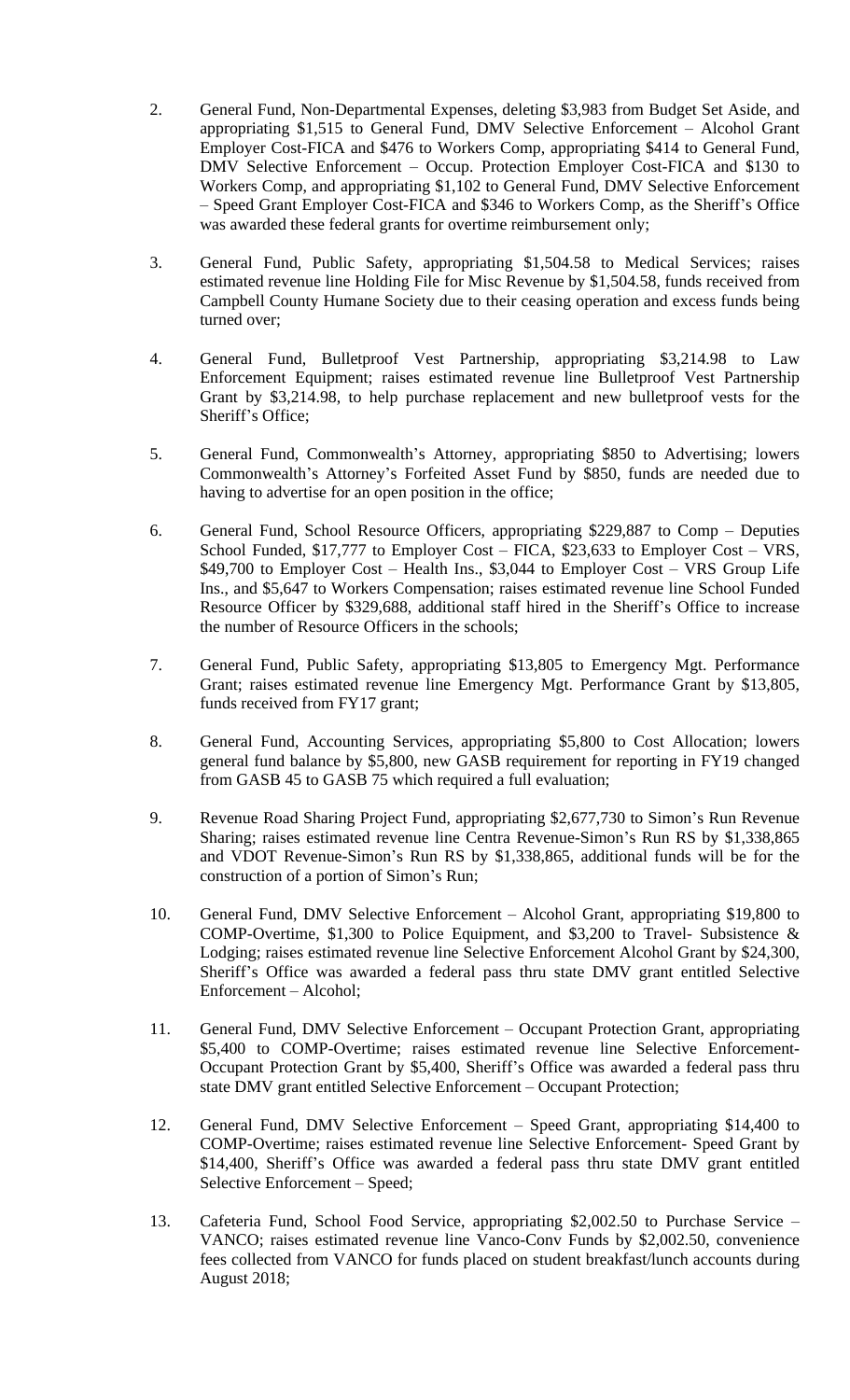- 14. School Operating Fund, Perkins Career Grant, appropriating \$1,000.15 to Other Cost and \$18,203.07 to Capital Outlay Replacement; raises estimated revenue line C B Perkins Voc Ed Grant by \$19,203.22, to balance awarded allocation to application;
- 15. School Operating Fund, Adult Ed, appropriating \$2,972 to VOC Equipment Other; raises estimated revenue line Sale of Other Equipment by \$2,972, for CCTC surplus items;
- 16. School Operating Fund, Transportation, appropriating \$10,677 to Transportation Vehicle Purchases; raises estimated revenue line Sale of Vehicles by \$10,677, for vehicles sold through Gov Deals;
- 17. School Operating Fund, Adult Ed/Other, appropriating \$12,397.47 to VOC Equipment-CTE; raises estimated revenue line VOC Equipment by \$6,987.72 and CTE Equip High Demand Sch Divisions by \$5,409.75, to match Supt Memo #174-18 and #175-18;
- 18. School Operating Fund, Title II-A Improve Teacher Quality NCLB, appropriating \$18,282.29 to Comp Elem Teachers, \$25,751.23 to Stipends, \$8.51 to Employer Cost Disability Insurance, and \$321.11 to Travel, and deleting \$2,070.22 from Employer Cost FICA, \$305.56 from Employer Cost VRS-Hybrid, \$\$1,885.41 from Employer Cost Health Ins, and \$826.96 from Employer Group Life Ins; raises estimated revenue line Title II Teacher Quality by \$39,274.99, to true-up federal Title II-A Improving Teacher Quality funds associated with carry-over and current award allocation funds;
- 19. School Operating Fund, GED ABE, appropriating \$600 to Employer Cost FICA GED-ABE and \$2,025 to Instructional Supplies GED-ABE, and deleting \$50 from Comp Tea GED-ABE, \$11 from Supplemental Wages GED-ABE, and \$912 from GED-ABE, \$11 from Supplemental Wages GED-ABE, and \$912 from Textbook/Workbooks GED-ABE; raises estimated revenue line Basic Adult Education by \$1,652, for the 2018 award allocation to match OMEGA budget;
- 20. School Operating Fund, Race To GED, appropriating \$1,200 to Stipends and \$91.80 to Employer Cost FICA; raises estimated revenue line Race To GED-Adult Prog by \$1,291.80, for the 2018 award allocation to match OMEGA budget;
- 21. General Fund, Economic Development, appropriating \$37,000 to Incentives Rage Plastics; lowers General Fund balance by \$37,000, to present Rage Plastics \$37,000 in incentive funds according to Incentive Policy.
- b) County Attorney Invoice –

Approves payment to the County Attorney in the amount of \$15,291.72 for services provided from September 18, 2018 through October 24, 2018;

c) Public Works Work Order Management System –

Approves the purchase of the Facility Dude work order management system from the Sourcewell cooperative contract with an implementation cost of approximately \$12,000 and annual fees of approximately \$9,000;

d) Ambulance Purchase Under Cooperative Agreement with Montgomery County –

Approves the cooperative agreement with Montgomery County to remount a current ambulance with excessive mileage and to purchase a new ambulance utilizing Vest's Sales & Service as the awarded contract vendor.

The vote was: Aye: Borland, Good, Gunter, Hardie, Hogg, Janiak, Watts Nay: None Absent: None

# // APPOINTMENTS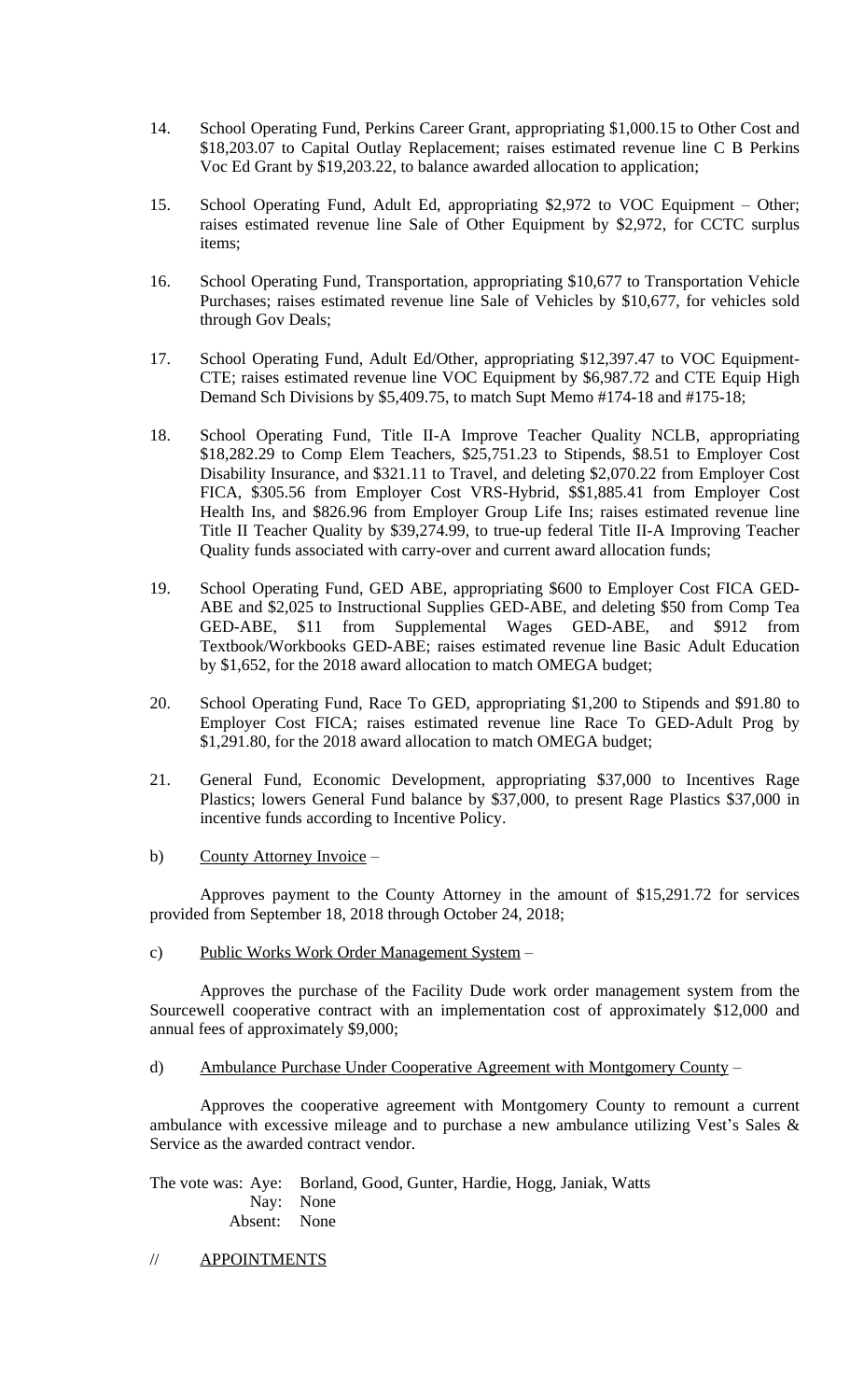Several appointments were made at this meeting.

#### Board of Equalization

On motion of Supervisor Good, it was resolved the Board of Supervisors recommends Richard D. Moxley, 184 Lake Forest Drive, Lynchburg, Virginia; Harry M. Robey, 582 Flying W Road, Brookneal, Virginia; and W. Lowell Milton, 991 Farfields Drive, Lynchburg, Virginia, be appointed to the Board of Equalization of real estate assessments for a term of one (1) year commencing January 1, 2019.

The vote was: Aye: Borland, Good, Gunter, Hardie, Hogg, Janiak, Watts Nay: None Absent: None

On motion of Supervisor Hardie, it was resolved the Board of Supervisors makes the following appointments:

| <b>Planning Commission</b><br>Mike Condrey<br>2051 Rocky Road<br>Rustburg VA 24588                           | <b>Rustburg District</b> | until December 31, 2022 |  |  |
|--------------------------------------------------------------------------------------------------------------|--------------------------|-------------------------|--|--|
| Thomas Vaughn<br>375 Westridge Circle<br>Lynchburg, VA 24502                                                 | Timberlake District      | until December 31, 2022 |  |  |
| Utilities and Services Authority<br>Carter S. Elliott, Jr.<br>2112 Suburban Rd.<br>Lynchburg, VA 24501       | <b>Rustburg District</b> | until December 31, 2020 |  |  |
| <u> Horizon Behavioral Health</u><br>Dr. William Scott<br>200 Ridgewood Drive<br>Evington, VA 24550          |                          | until December 31, 2021 |  |  |
| <b>Economic Development Commission</b><br><b>Frank Davis</b><br>20644 Timberlake Road<br>Lynchburg, VA 24502 | Member at Large          | until December 31, 2022 |  |  |
| The vote was: Aye: Borland, Good, Gunter, Hardie, Hogg, Janiak, Watts<br>None<br>Nay:                        |                          |                         |  |  |

 Absent: None // MATTERS FROM THE BOARD

- Supervisor Borland stated the faculty and staff at Leesville Road Elementary School were very welcoming during the Read for the Record event held on October 25<sup>th</sup>. He also commended Erin Hicks, a senior at Altavista Combined School, on her receipt of a \$1000 scholarship from Virginia Marching Band Cooperative.
- Supervisor Good thanked Sheriff Hutcherson for his staff and all of the hard work they do every day. He also congratulated Dale Moore for being elected to represent the Altavista District on the Board of Supervisors beginning January 1, 2019. In answer to a question from Supervisor Good regarding slow reporting of election results in Campbell County, Administrator Rogers stated that the Registrar reported some equipment challenges in the Altavista area and a high volume of absentee ballots that were received this year.
- Supervisor Gunter noted that he was impressed with the security upgrades at Concord Elementary School when he attended the Read for the Record event, and commended the Campbell County School Board for their efforts in making schools safer.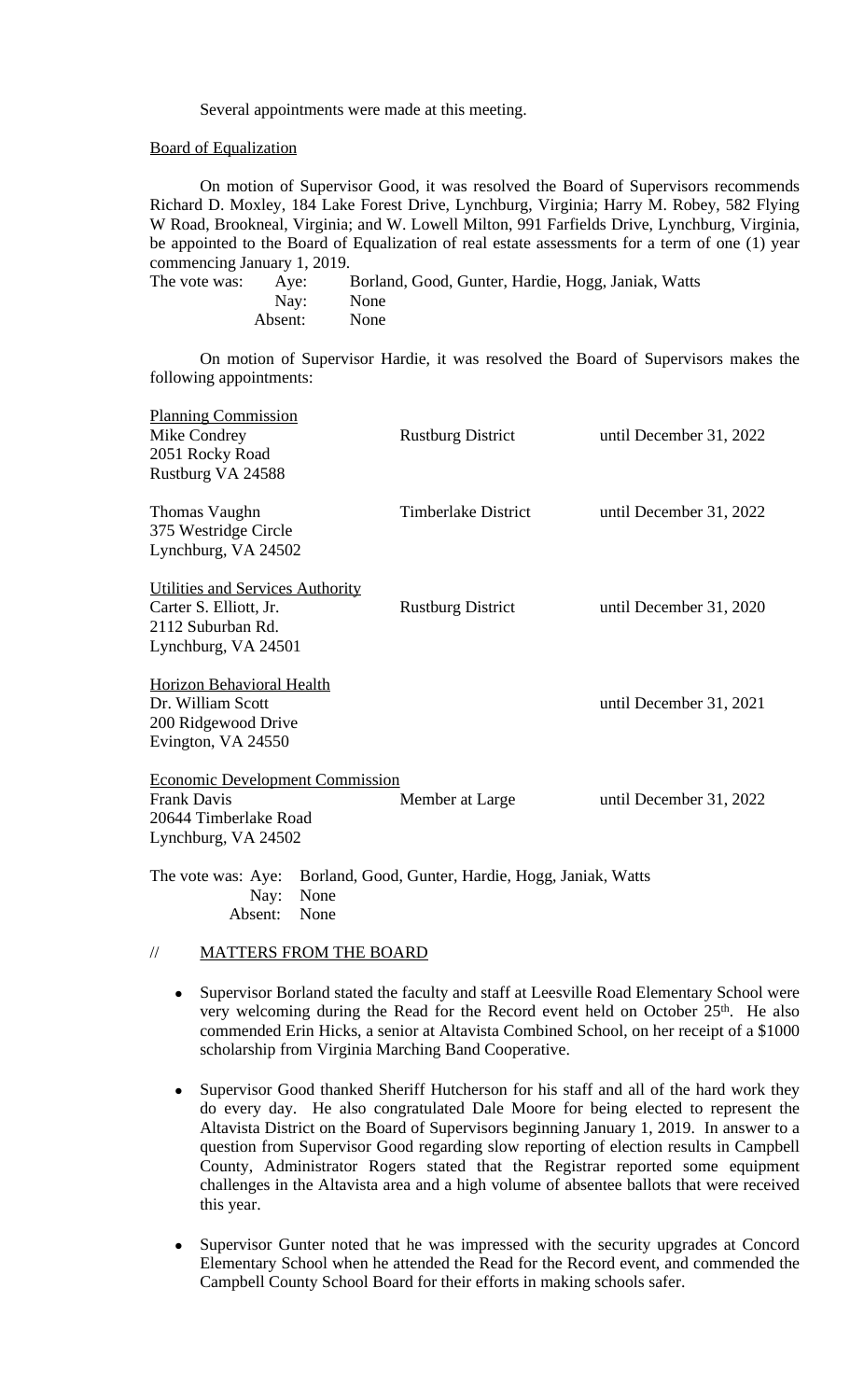- Supervisor Hardie noted his appreciation to the Library system for its innovative technological efforts. Supervisor Hardie also asked for the Board's support to reevaluate the terms of Real Estate property exemption in the future. He noted the need to care for the elderly and disabled citizens of the County as the cost of living continues to rise.
- Supervisor Hogg stated she was on the Workforce Development Board and believed, with more participation, the County could benefit from many of the services the Board offered.
- Supervisor Watts thanked County Attorney Tripp Isenhour for his work at the auction for delinquent tax properties. He also reminded Board members of information sent regarding Campbell County being in the "opportunity zone," which could be used as an economic development tool.

# // CLOSED MEETING

On motion of Supervisor Hardie, it was resolved the Board of Supervisors enters into a closed meeting at 9:05 p.m. to discuss matters relating to a commercial project request, in accordance with §2.2-3711 (A)(5) of the Code of Virginia, as amended; to discuss matters related to personnel, specifically to consider the County Attorney contract, in accordance with §2.2-3711 (A)(1) of the Code of Virginia, as amended; and to discuss a matter, where if such information was made public the bargaining position of the public entity would be adversely affected, in accordance with §2.2-3711 (A)(28) of the Code of Virginia, as amended.

The vote was: Aye: Borland, Good, Gunter, Hardie, Hogg, Janiak, Watts Nay: None Absent: None

// The Campbell County Board of Supervisors entered into a closed meeting on this 8<sup>th</sup> day of November, 2018 at 9:05 p.m. to discuss matters relating to a commercial project request, in accordance with  $\S2.2-3711$  (A)(5) of the Code of Virginia, as amended; to discuss matters related to personnel, specifically to consider the County Attorney contract, in accordance with §2.2-3711 (A)(1) of the Code of Virginia, as amended; and to discuss a matter, where if such information was made public the bargaining position of the public entity would be adversely affected, in accordance with §2.2-3711 (A)(28) of the Code of Virginia, as amended.

// On motion of Supervisor Hogg, it was resolved the meeting return to open session at 9:39 p.m.

The vote was: Aye: Borland, Good, Gunter, Hardie, Hogg, Janiak, Watts Nay: None Absent: None

// On motion of Supervisor Hogg, the following resolution was adopted:

## CERTIFICATE OF CLOSED MEETING

WHEREAS, the Campbell County Board of Supervisors had convened a closed meeting on the 8<sup>th</sup> day of November, 2018 pursuant to an affirmative recorded vote and in accordance with the provisions of The Virginia Freedom of Information Act; and

WHEREAS, §2.2-3711 of the Code of Virginia requires a certification by the Campbell County Board of Supervisors that such closed meeting was conducted in conformity with Virginia law;

NOW, THEREFORE, BE IT RESOLVED that the Campbell County Board of Supervisors hereby certifies that, to the best of each member's knowledge, (i) only public business matters lawfully exempted from open meeting requirements by Virginia law were discussed in the closed meeting to which this certification resolution applies, and (ii) only such public business matters as were identified in the motion convening the closed meeting were heard, discussed or considered by the Campbell County Board of Supervisors.